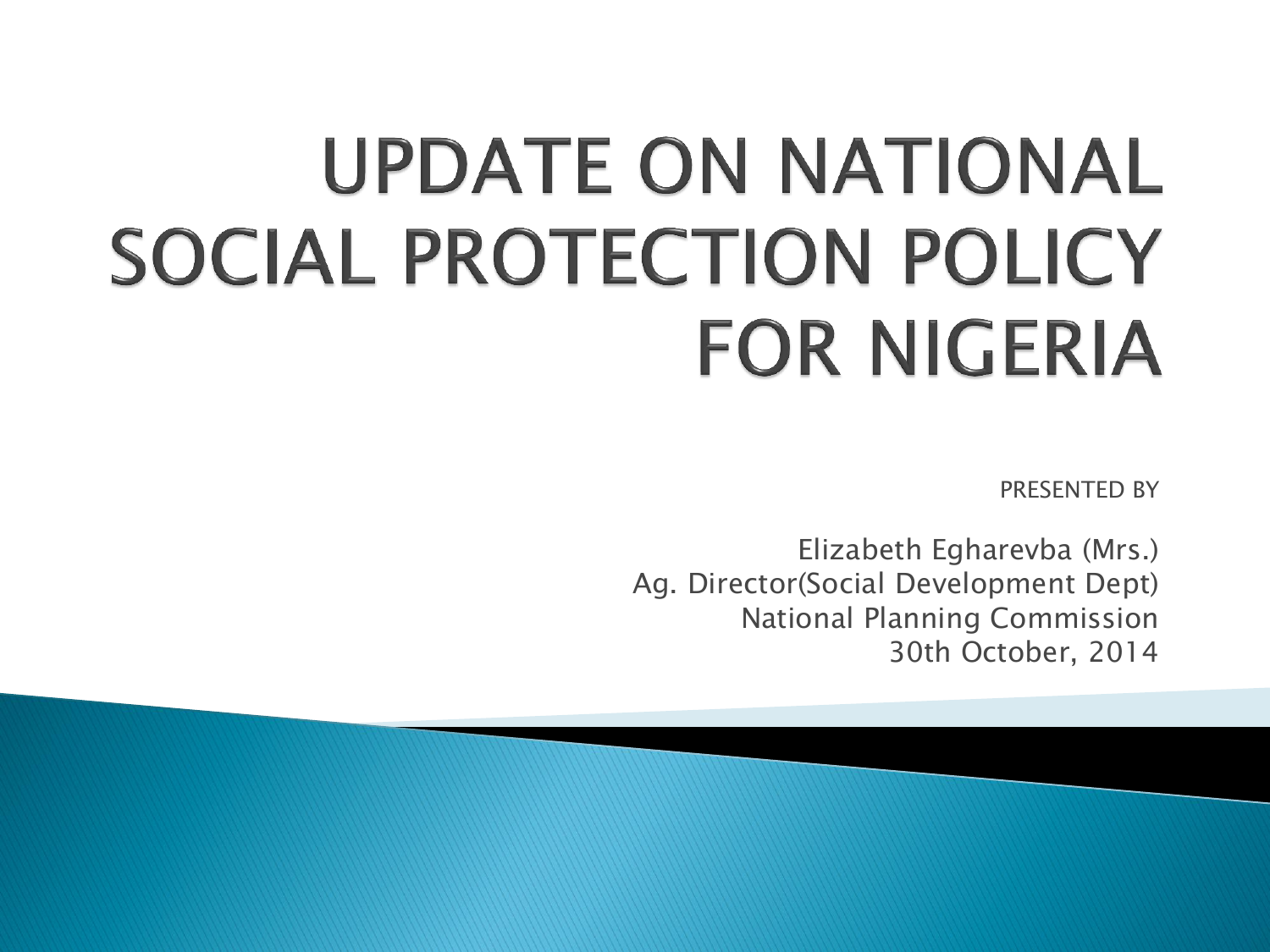# **OUTLINE**

- ▶ Definition of Social Protection
- ▶ Components of Social Protection
- ▶ Objectives
- Guiding Principles of the policy
- ▶ Challenges of existing SP Programmes
- ▶ Benefits of the Social Protection Policy
- **Next steps**
- Conclusion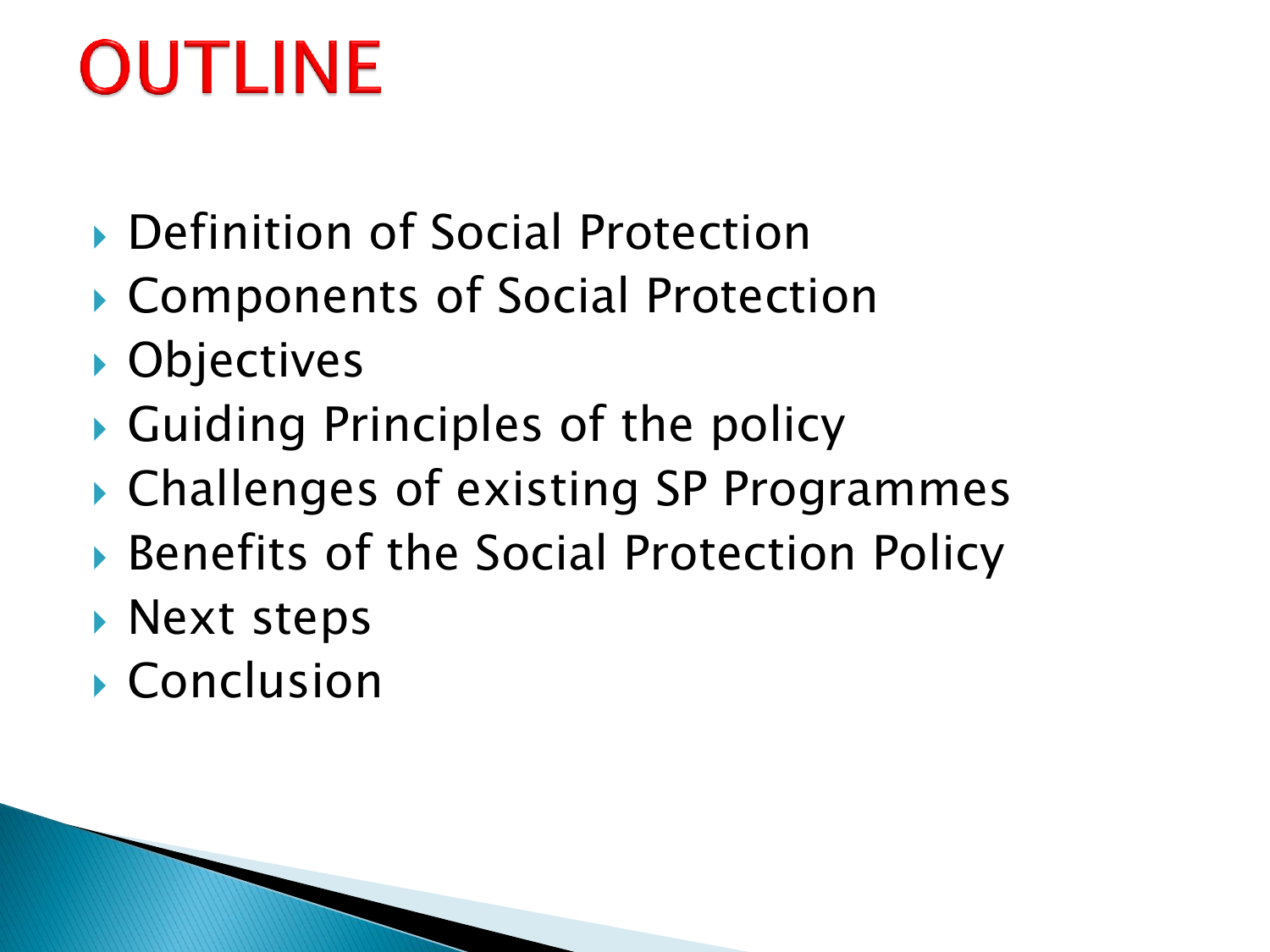# Social Protection definition

 A mix of policies and programmes designed for individuals and households throughout their life cycle to prevent and reduce poverty and socio-economic shocks by promoting and enhancing livelihoods and a life of dignity (NSPPF, 2014)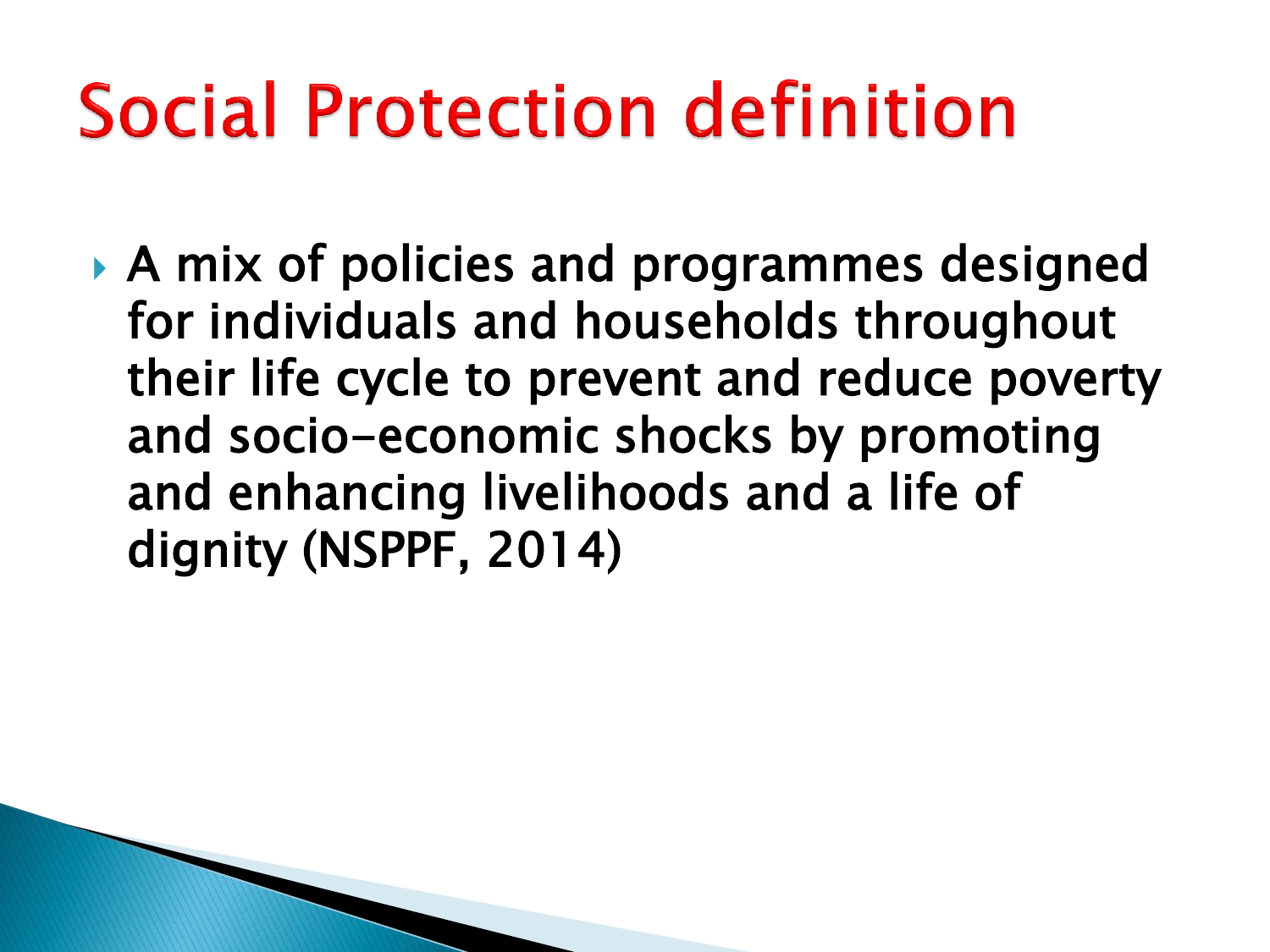#### **Existing Social Protection in the states**

- Social Transfers: (CCT, CT, In-kind Transfer)
- **Programme to ensure access to Service:** (reduce economic and social barriers to education, health, water and sanitation)
- Skills acquisition programmes
- ▶ Labour intensive public workfare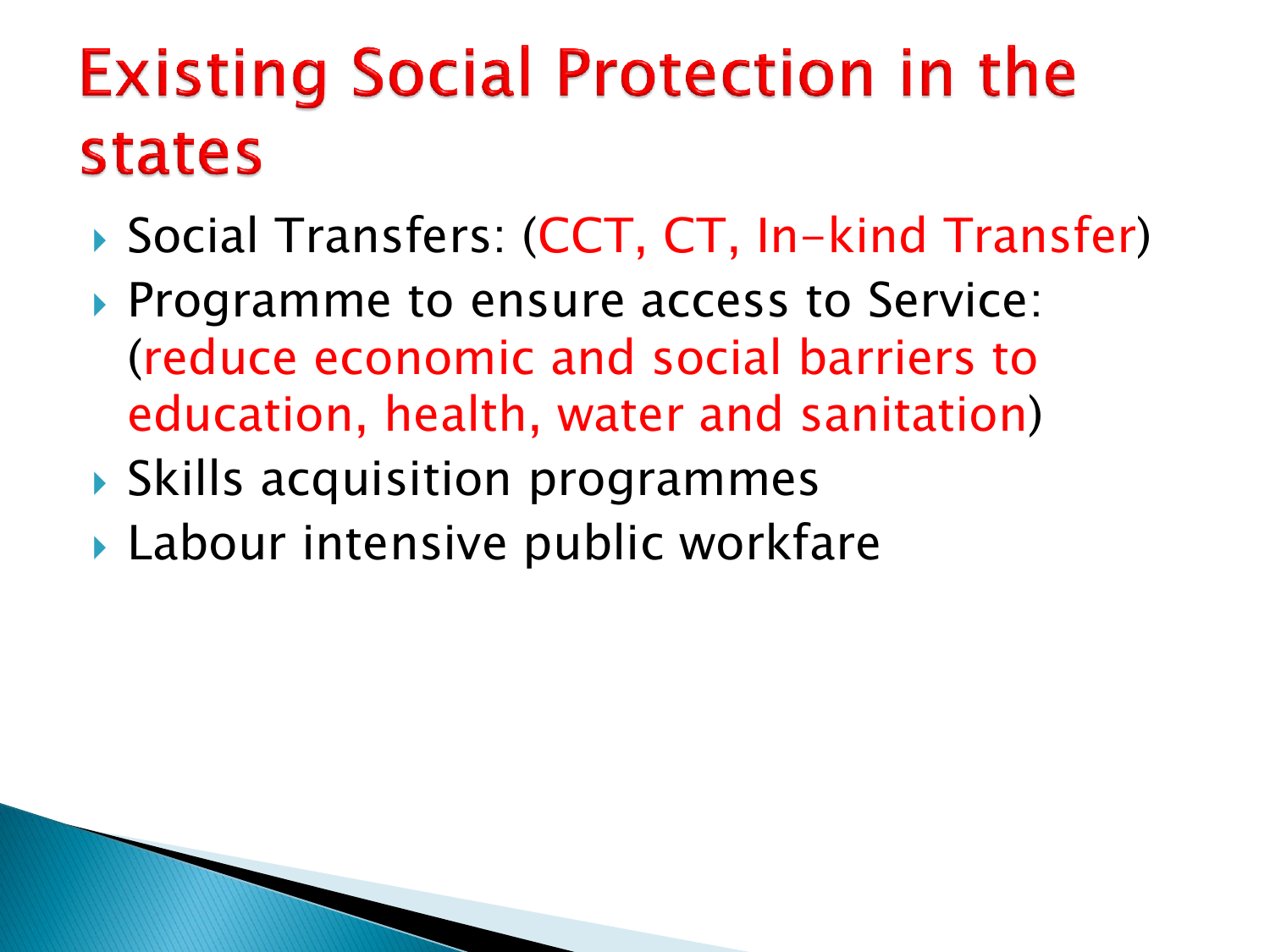#### **Global Position on Social Protection**

∴. The global financial and economic crisis is having dramatic social, health, hunger and education effects on households and unless decisive action is taken…… In the long term, it could lead to significant challenges to peace and security in various parts of the world.

If The solution is to spend in ways that will both kick-start growth and support more inclusive and sustainable development in the longer term - in other words, we must invest out of the crisis."

**UN Chief Executive Board meeting on Social Protection . Oct. 2009**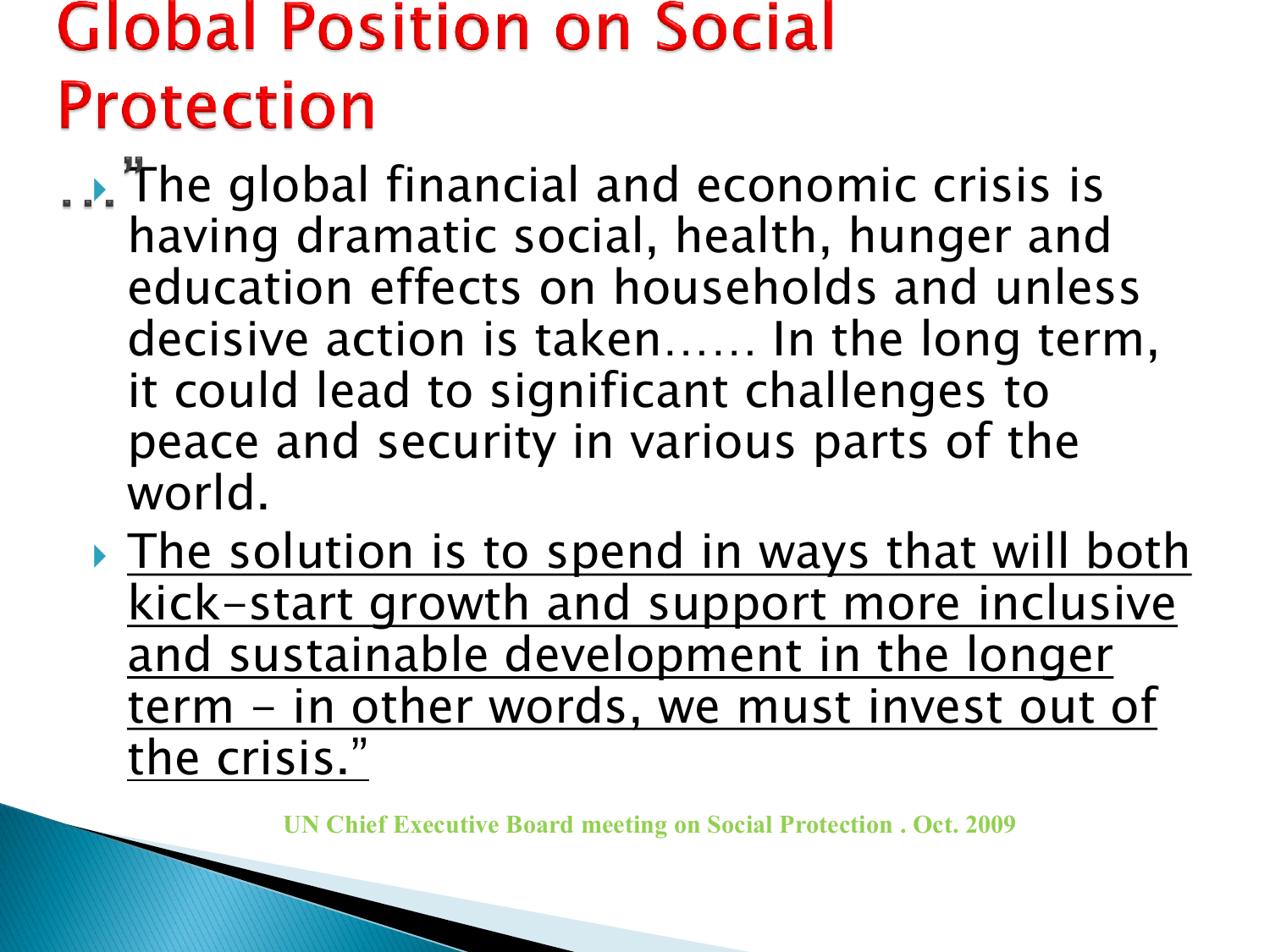### **Development of National Social Protection Policy Framework**

- ▶ The National Planning Commission as the Agency saddled with the mandate to develop crosscutting policies started the process of developing a NSPPF for Nigeria in 2011.
- Consultations were made on national and sub national levels, state and non-state actors were also engaged and the harvested ideas and experience across the  $36 + 1$  states were what informed the current NSPPF.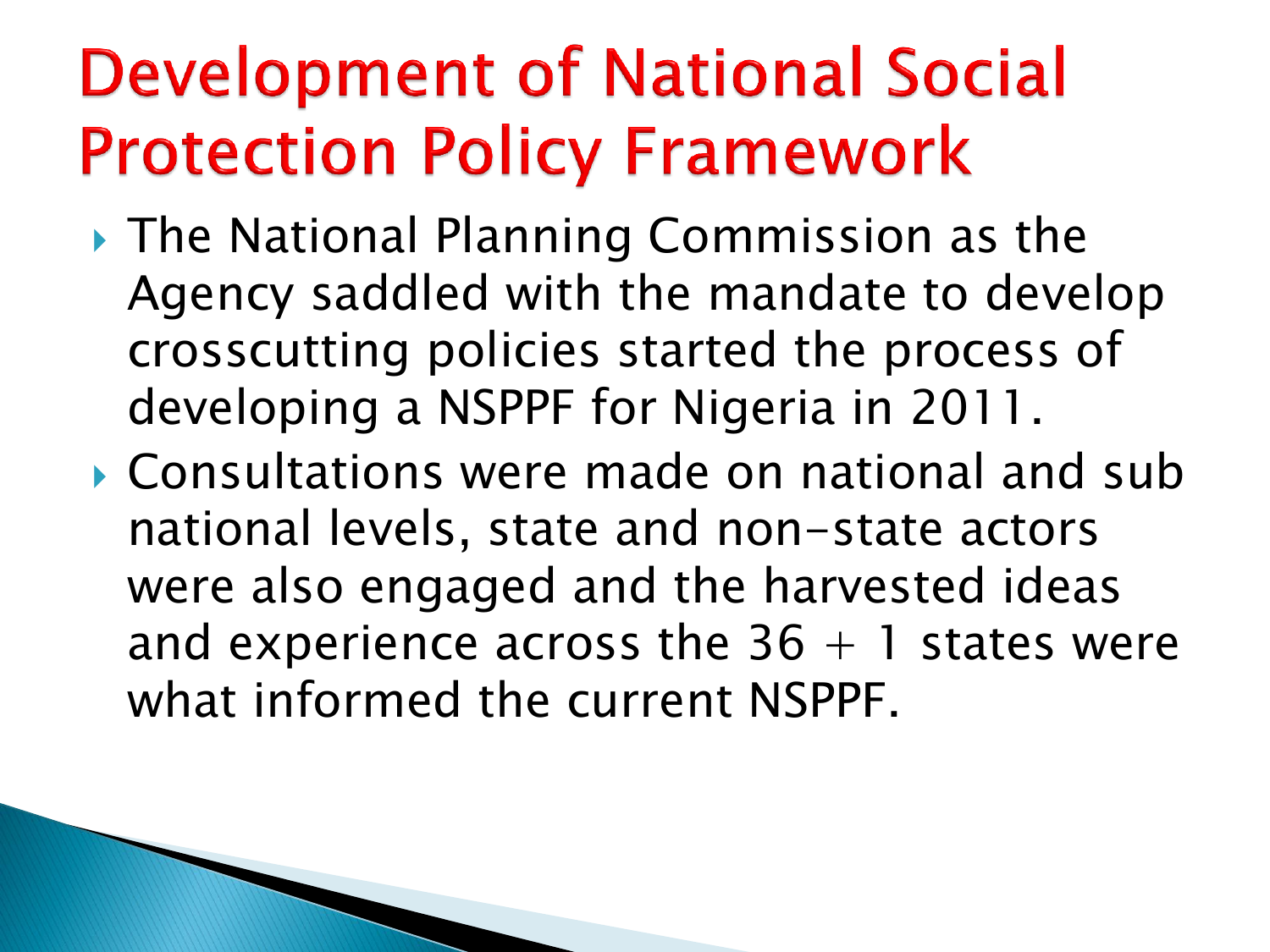# **Objectives of the Policy**

- reduce poverty among the poor and those vulnerable to being poor
- ▶ provide quiding principles and coordination among all social protection intervention agencies
- promote social cohesion, equity and inclusiveness
- ensure that citizens have access to basic social services and infrastructure
- promote decent employment and sustainable livelihood
- empower individuals and households to overcome shocks that can make them fall into extreme poverty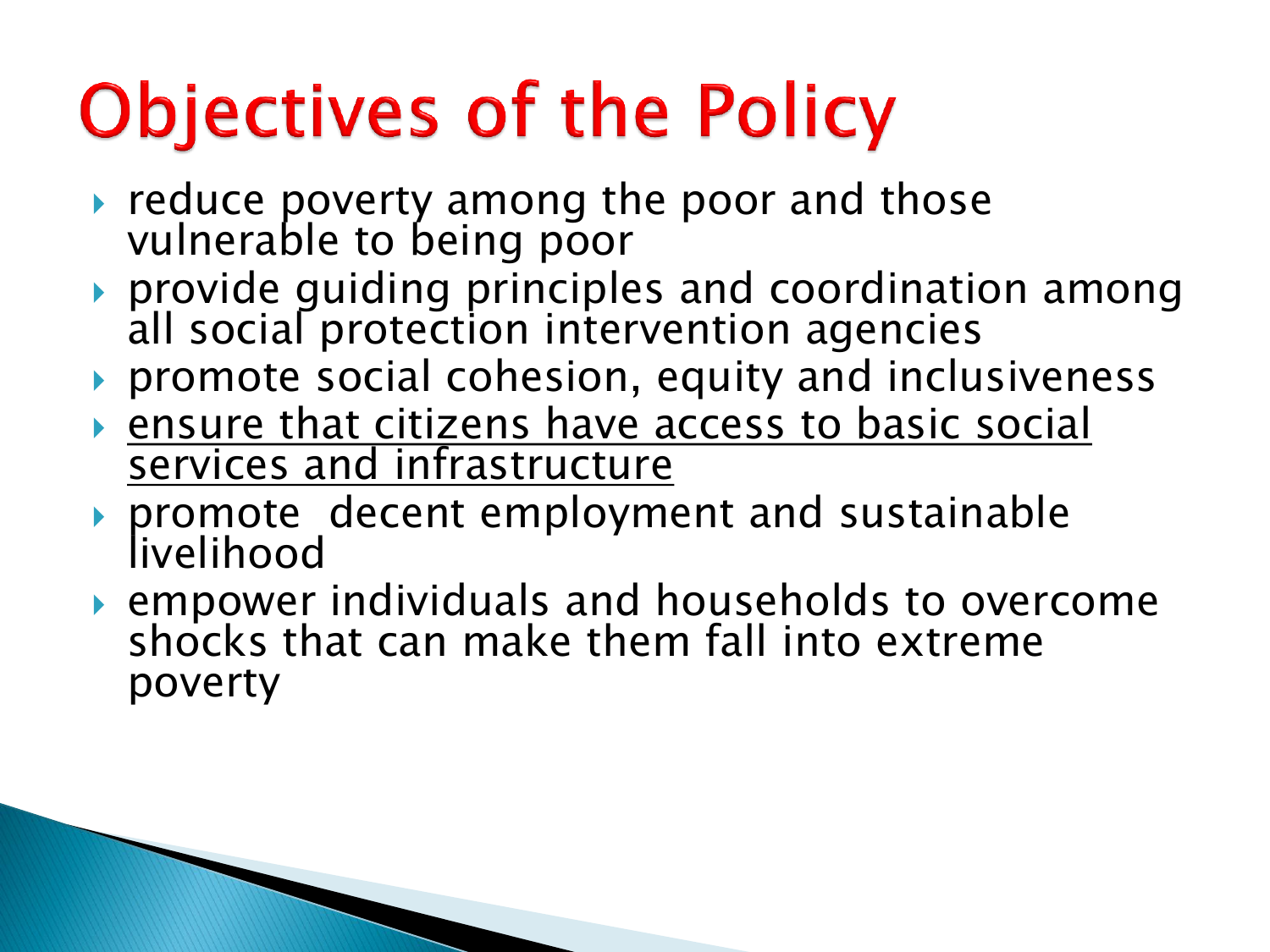# **Guiding Principles**

The Political Economy of SPPF

- ▶ The Principle of Redistribution to ensure social order and stability
- ▶ The Principle of Universal Basic Needs (Health, education, food and shelter)
- ▶ The Principle of Social Control: studies has shown the important role of social control in maintaining social stability and cohesion. State actors shall consciously use appropriate social welfare mechanisms to discourage actions that could lead to social disorganization and problems.
- ▶ Principle of Social Inclusiveness: citizens' participation in the normal activities of their society.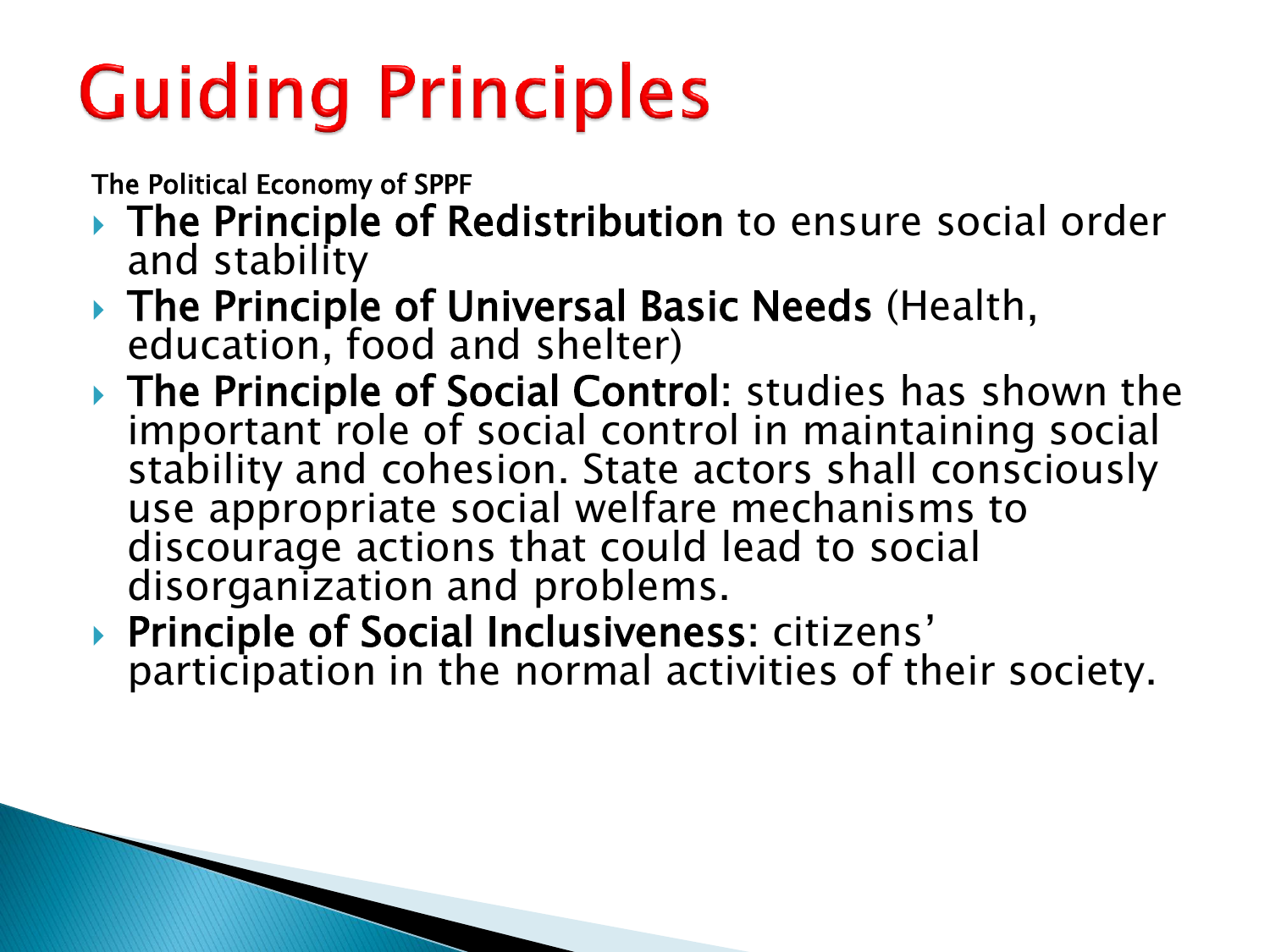### **Challenges of Social protection** implemented in Nigeria.

- These challenges can be linked to issues of:
- ▶ Lack of national platform
- ▶ Coordination
- ▶ Duplication of efforts
- ▶ Poor targeting
- ▶ Poor database (including absence of baseline)
- Absence of a monitoring and evaluation Framework
- ▶ Lack of impact evaluation
- ▶ Poor Budgeting or non-existence of budget line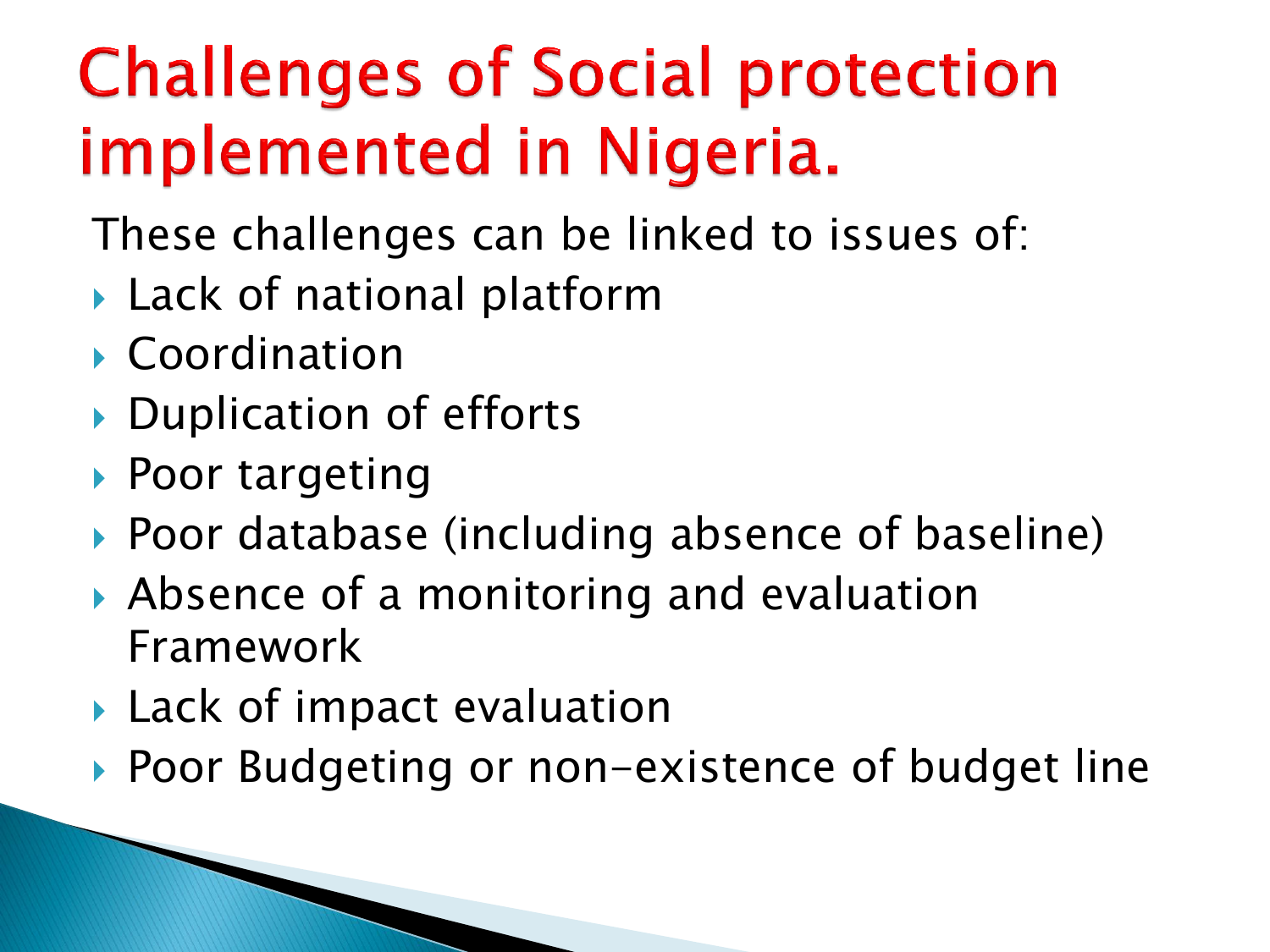### **The Benefits for States**

#### A.

- Evidence based interventions
- $\triangleright$  Equity and equality achievable
- ▶ Real reduction in poverty rate
- Reduction in unemployment rate
- ▶ End to insurgency
- Reduction in security challenges (kidnapping, armed robbery etc)

#### B.

- Transparency (the method of selection of beneficiary)
- Ownership by community
- ▶ Citizens' support

#### $\mathsf{C}$ .

- ▶ Defined budget line (as a result of legislation)
- Sustainability
- ▶ Pooling of funds

**The Common Common Common Common Common Common Common Common Common Common Common Common Common Common Common C**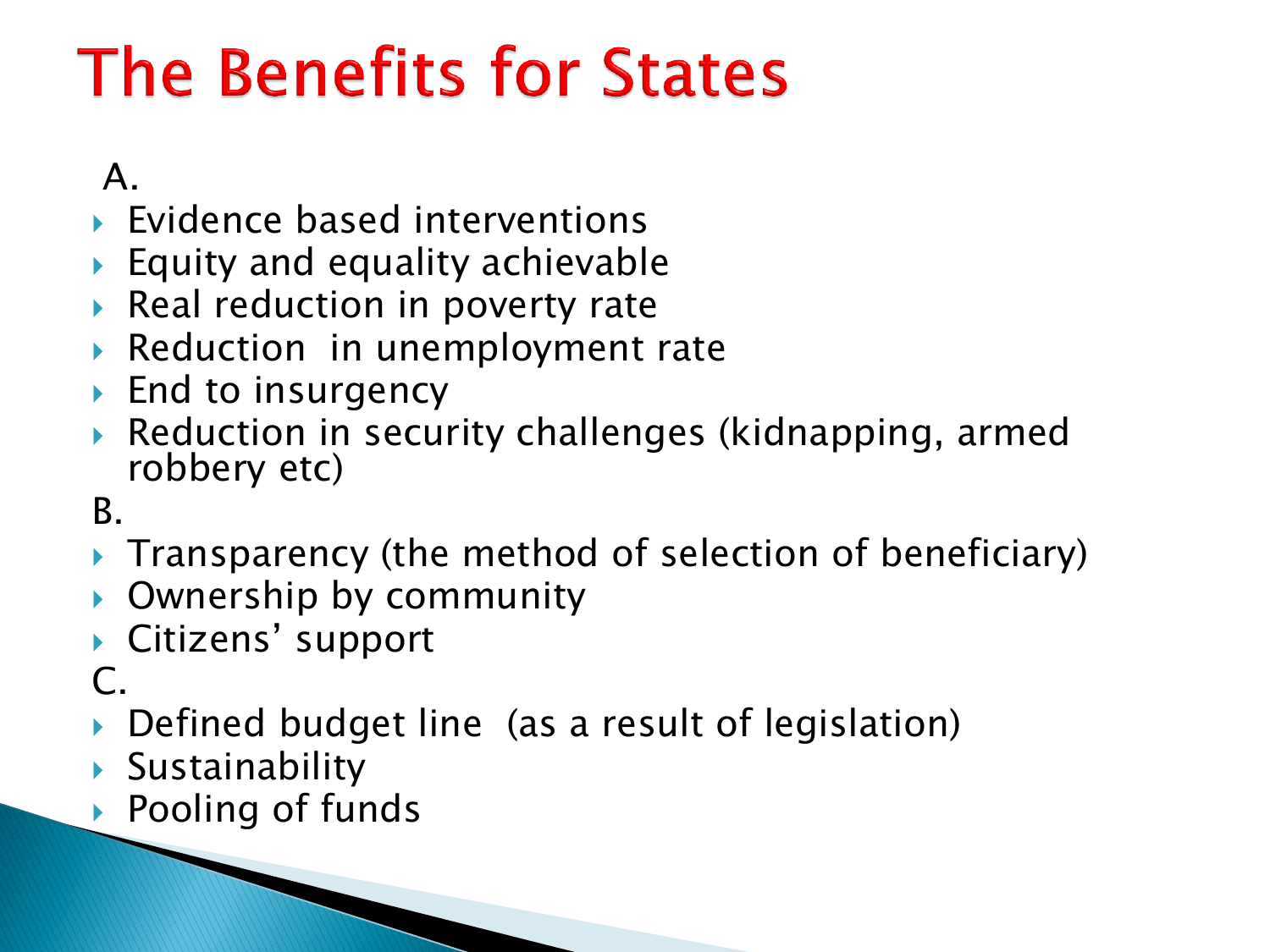#### **Next Steps**

- On Monday 27th October, 2014, the HMNP hosted a meeting for the Development Partners on Social Protection; NPC received commitment from the donor community to help both the federal and State to develop a framework for the coordination of S.P programmes.
- As part of our next steps, NPC in the month of November intends to commence on a high level advocacy meeting/visit to the six geopolitical zones. It is part of our plans to cascade the policy and help states to build capacity to develop their own SPPF.
- The policy has been scheduled to be presented to NEC and FEC by first quarter 2015 for their approval.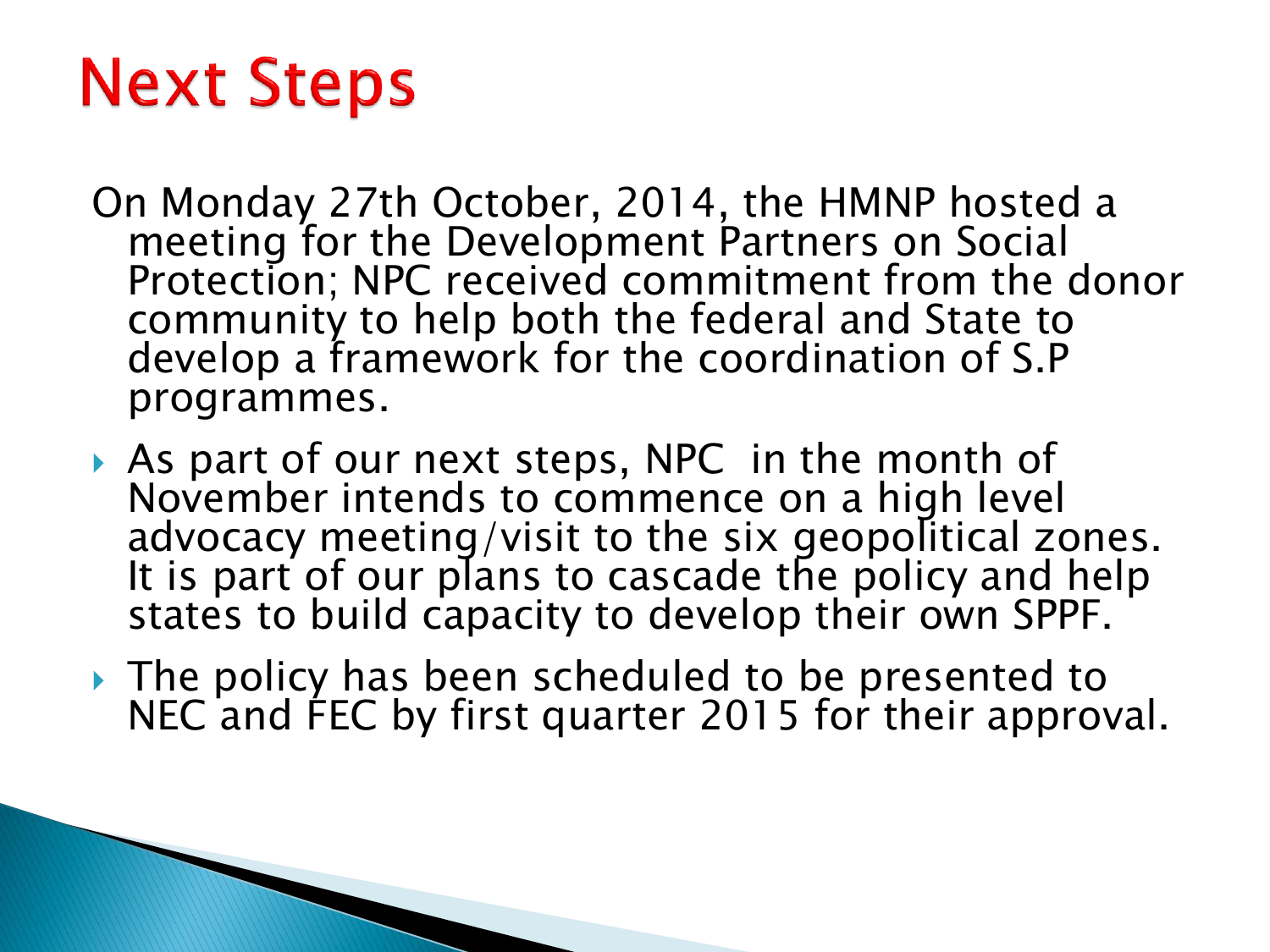# Conclusion

- ▶ Across the globe it is becoming clearer that Social Protection is not and should no longer be treated as hand outs for political votes because the vulnerable, who are used to win elections will turn around and fight if the handouts are not sustained.
- ▶ The paradigm shift now is the use of Social Protection as government investment where individuals and households are empowered to get out of poverty through sustainable means.